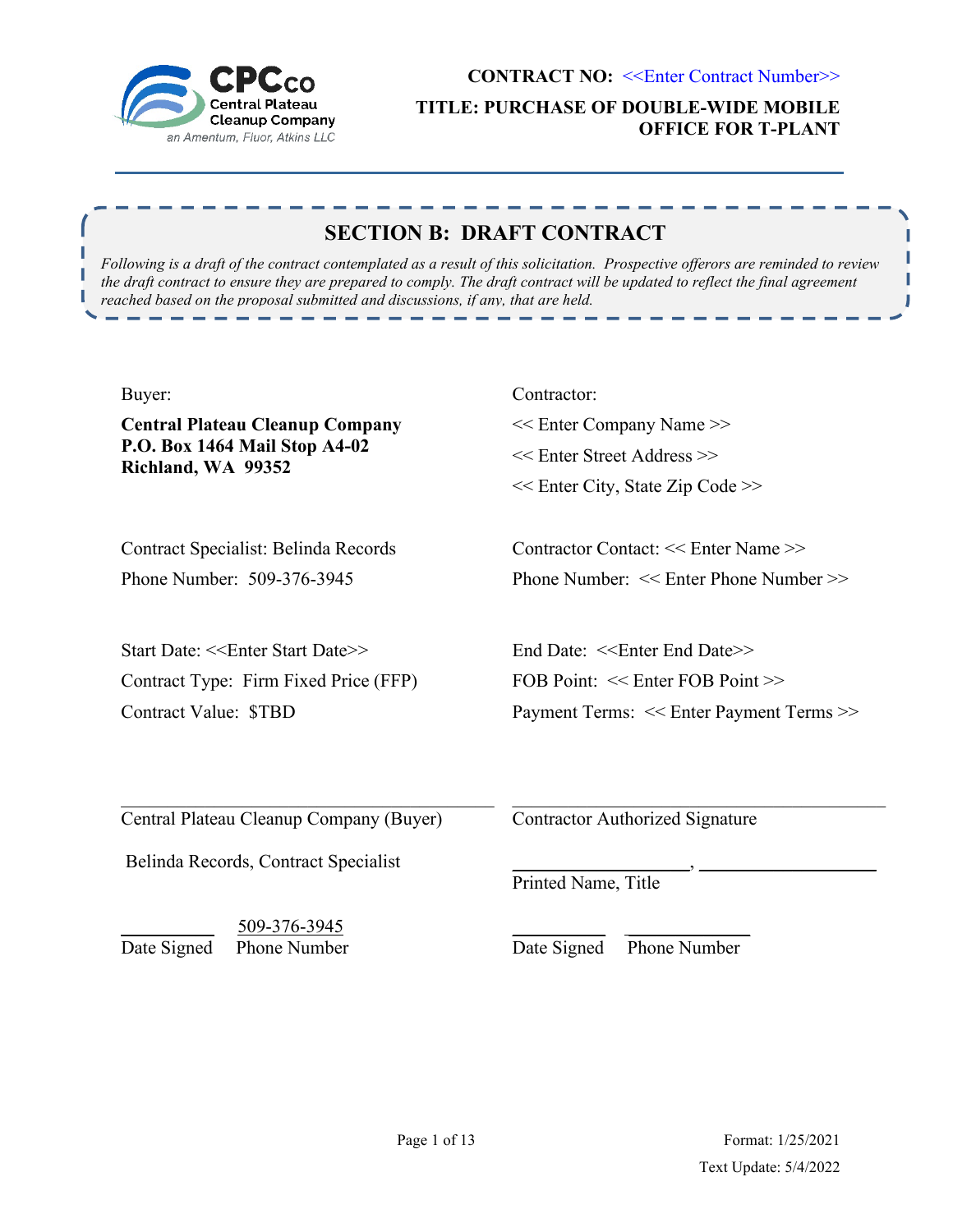

## **TITLE: PURCHASE OF DOUBLE-WIDE MOBILE OFFICE FOR T-PLANT**

## **TABLE OF CONTENTS**

| 1.0 |              |                                                                  |  |
|-----|--------------|------------------------------------------------------------------|--|
| 2.0 |              |                                                                  |  |
|     | 2.1          |                                                                  |  |
| 3.0 |              |                                                                  |  |
| 4.0 |              | PRICING INSTRUCTIONS FOR CHANGE                                  |  |
|     |              |                                                                  |  |
| 5.0 |              |                                                                  |  |
| 6.0 |              |                                                                  |  |
|     | 6.1          |                                                                  |  |
| 7.0 |              |                                                                  |  |
| 8.0 |              |                                                                  |  |
|     | 8.1          |                                                                  |  |
|     |              | PART III - GENERAL TERMS, CONTRACT PROVISIONS & ATTACHMENTS  8   |  |
| 1.0 |              |                                                                  |  |
| 2.0 |              | ACCEPTANCE OF PROVISIONS, TERMS AND CONDITIONS                   |  |
| 3.0 |              |                                                                  |  |
|     | 3.1          |                                                                  |  |
|     | 3.2          | Special Provisions, SP-13 - General Transportation Instructions8 |  |
|     | 3.3          | Special Provisions, SP-16 - Representations and Certifications   |  |
|     |              |                                                                  |  |
|     |              |                                                                  |  |
| 1.0 |              |                                                                  |  |
|     | 1.1          |                                                                  |  |
|     | 1.2          |                                                                  |  |
|     | 1.3          |                                                                  |  |
|     | 1.4          |                                                                  |  |
|     | 1.5          |                                                                  |  |
|     | 1.6          |                                                                  |  |
|     | 1.7          |                                                                  |  |
|     | 1.8          |                                                                  |  |
|     | 1.9          |                                                                  |  |
|     | 1.10         |                                                                  |  |
|     | 1.11         |                                                                  |  |
|     | 1.12<br>1.13 |                                                                  |  |
|     | 1.14         |                                                                  |  |
|     | 1.15         |                                                                  |  |
|     | 1.16         |                                                                  |  |
|     | 1.17         |                                                                  |  |
|     | 1.18         |                                                                  |  |
|     |              |                                                                  |  |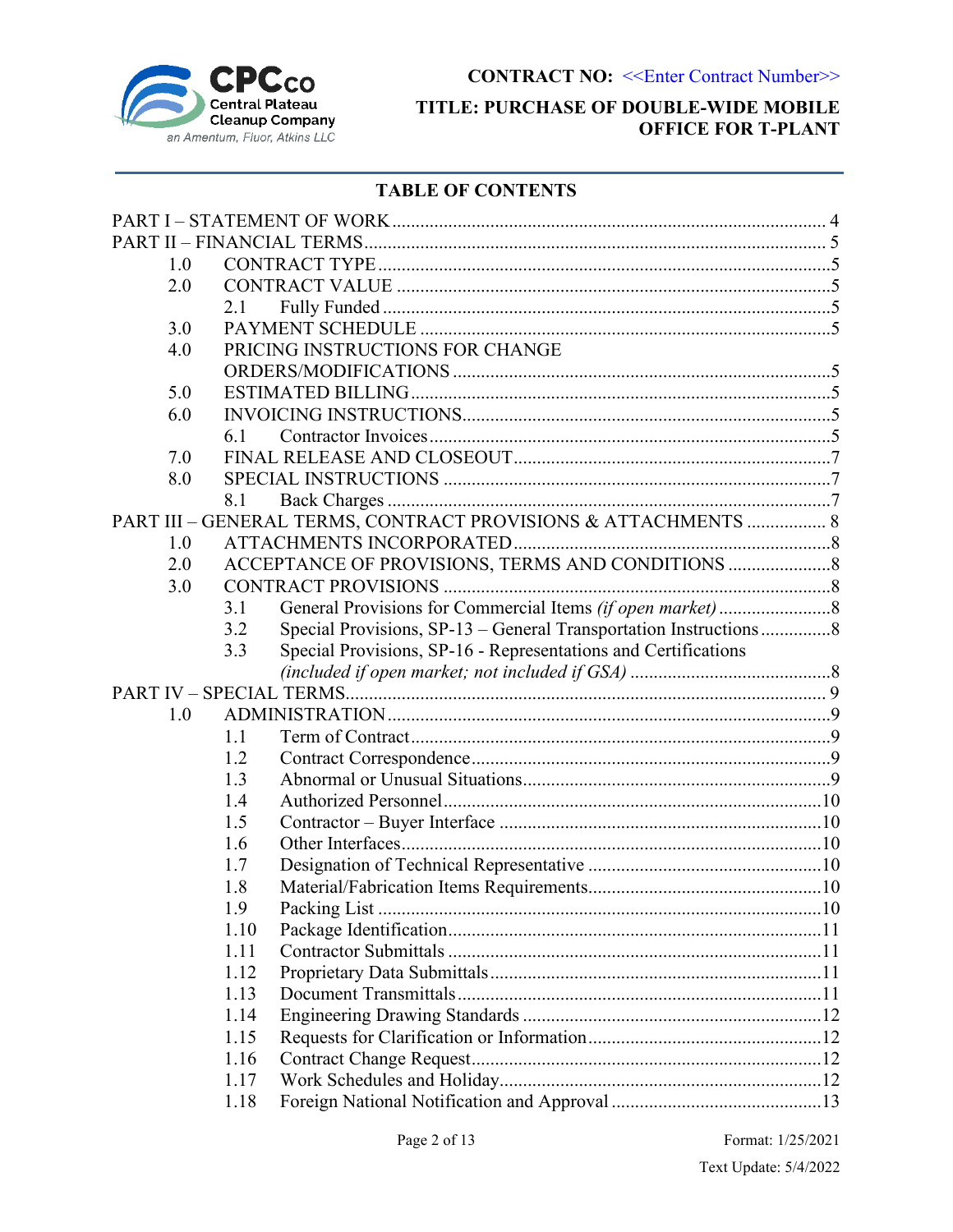

## **TITLE: PURCHASE OF DOUBLE-WIDE MOBILE OFFICE FOR T-PLANT**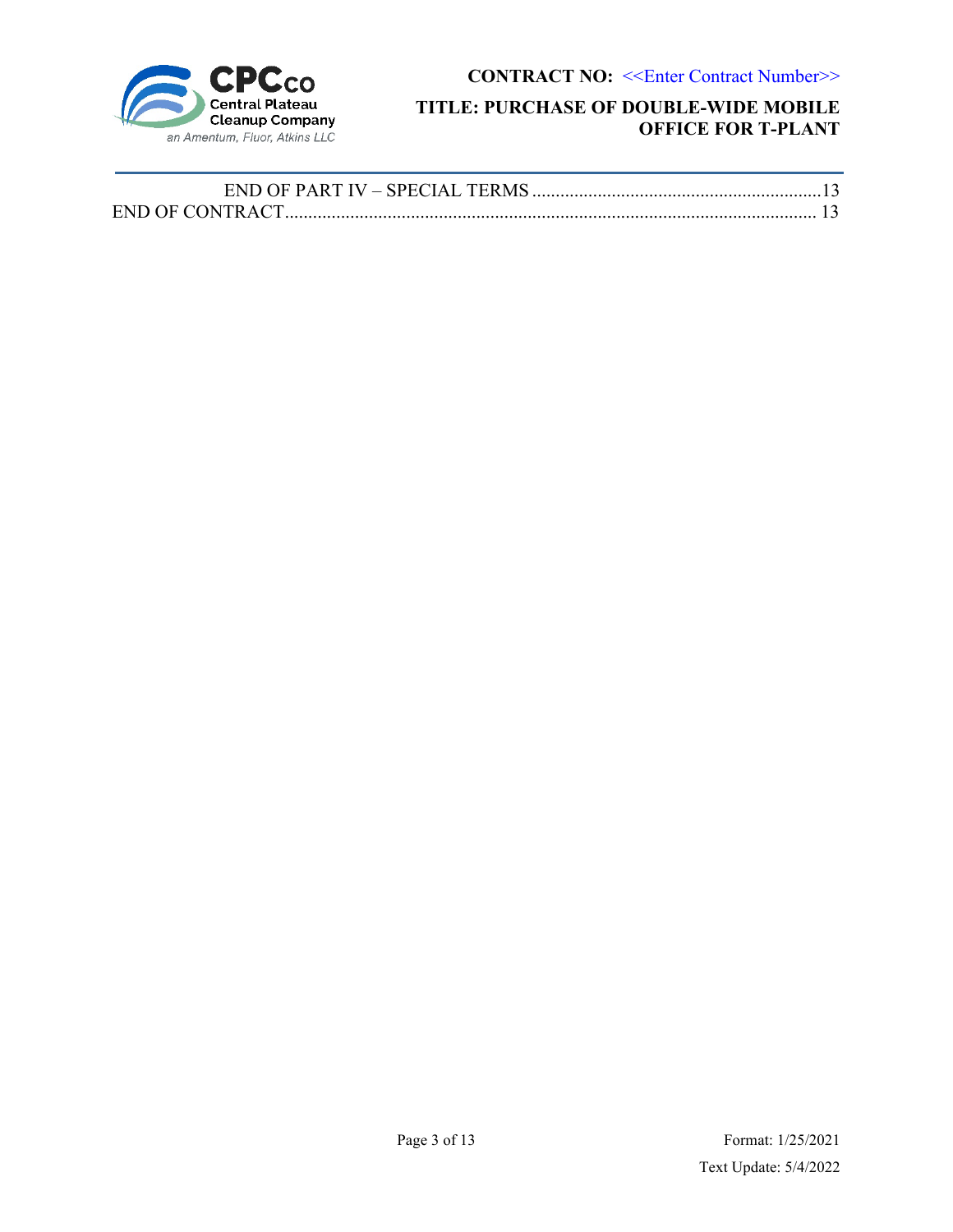

## **TITLE: PURCHASE OF DOUBLE-WIDE MOBILE OFFICE FOR T-PLANT**

## <span id="page-3-0"></span>**PART I – STATEMENT OF WORK**

Refer to attached Statement of Work entitled "Purchase of Double-Wide Mobile Office for T-Plant," Revision 0, dated May 3, 2022.

**END OF PART I – STATEMENT OF WORK**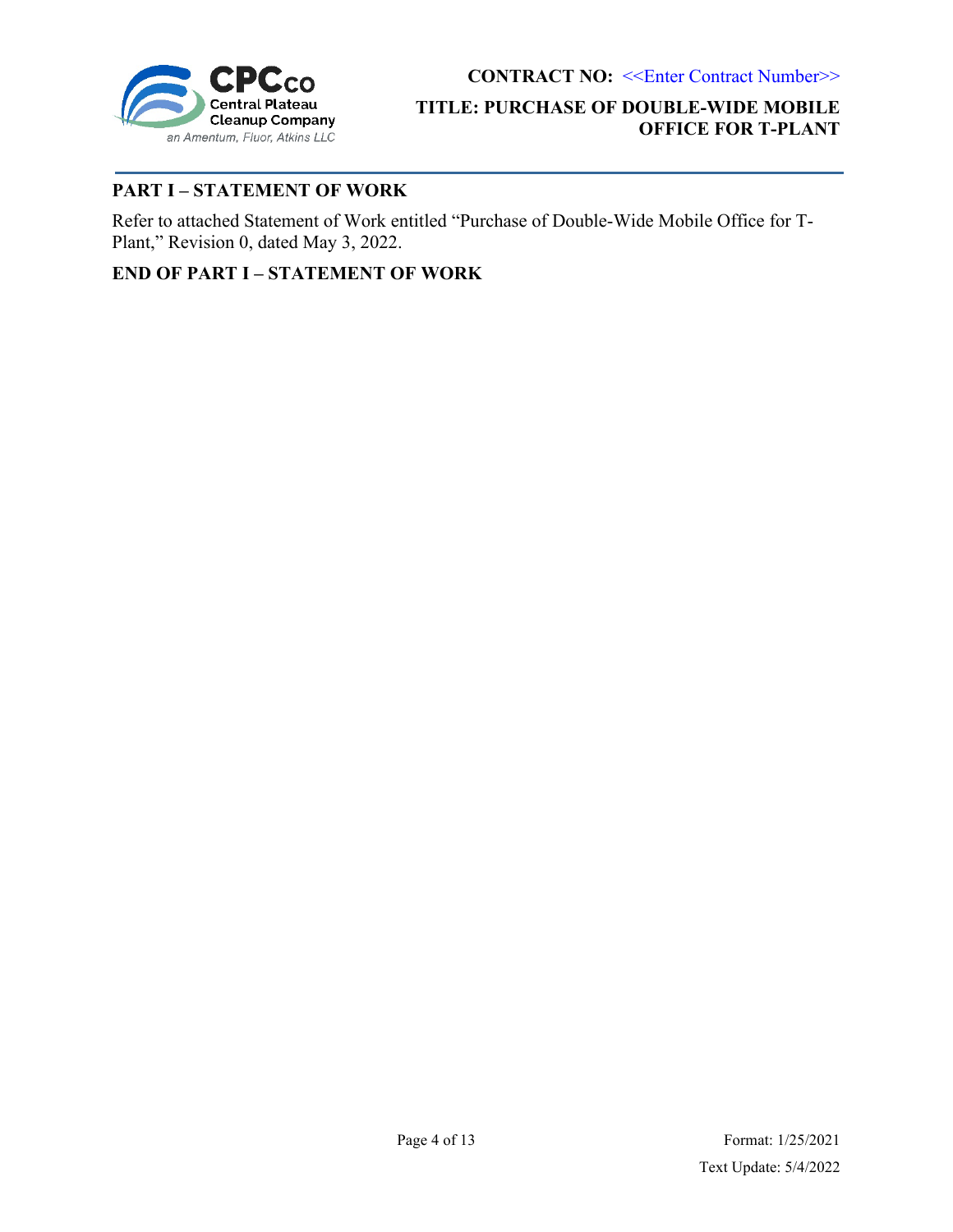

## **TITLE: PURCHASE OF DOUBLE-WIDE MOBILE OFFICE FOR T-PLANT**

## <span id="page-4-0"></span>**PART II – FINANCIAL TERMS**

### <span id="page-4-1"></span>**1.0 CONTRACT TYPE**

This Contract is a Firm Fixed Price (FFP) contract.

### <span id="page-4-2"></span>**2.0 CONTRACT VALUE**

### <span id="page-4-3"></span>**2.1 Fully Funded**

The value of this Contract is \$TBD

### <span id="page-4-4"></span>**3.0 PAYMENT SCHEDULE**

TBD

## <span id="page-4-5"></span>**4.0 PRICING INSTRUCTIONS FOR CHANGE ORDERS/MODIFICATIONS**

Buyer reserves the right to request a complete pricing breakdown, including certified or uncertified cost or pricing data as applicable, for any change orders or modifications that have an impact to the established Contract pricing.

### <span id="page-4-6"></span>**5.0 ESTIMATED BILLING**

The Contractor shall provide monthly to Buyer an estimate of the total billable cost (invoiced plus invoiceable) from inception of the Contract through the current fiscal month end. This data shall be provided for each contract or task order release until all payments are received and each contract or task order release is complete.

This data shall be provided electronically (preferred) each month, typically between the  $12<sup>th</sup>$  and  $16<sup>th</sup>$  of the month, through [Hanford Vendor Registration,](https://vendreg.hanford.gov/) which displays a list of fiscal month end dates. Contact vendorregsupport $(a)$ rl.gov with technical issues.

Alternative methods for submitting this data are email or mail and shall be received by Buyer by the 15th of each month. Use either the Microsoft<sup>®</sup> Excel<sup>®</sup> or Word version of the Monthly Contract-to-Date Cost Estimate Form found at [https://cpcco.hanford.gov/page.cfm/SubmittalsFormsDocs.](https://cpcco.hanford.gov/page.cfm/SubmittalsFormsDocs)

Mailing Address: Email: [CPCCA@rl.gov](mailto:CPCCA@rl.gov) Attn: Accruals Central Plateau Cleanup Company PO Box 1464 MSIN A4-03 Richland, WA 99352

### <span id="page-4-7"></span>**6.0 INVOICING INSTRUCTIONS**

### <span id="page-4-8"></span>**6.1 Contractor Invoices**

Invoices submitted to Buyer shall be submitted as follows. Failure to submit a proper and accurate invoice may result in reduction in payment, rejection or delay of the invoice until the required documentation is provided. Address invoicing requirement questions to the Contract Specialist.

### **General Requirements**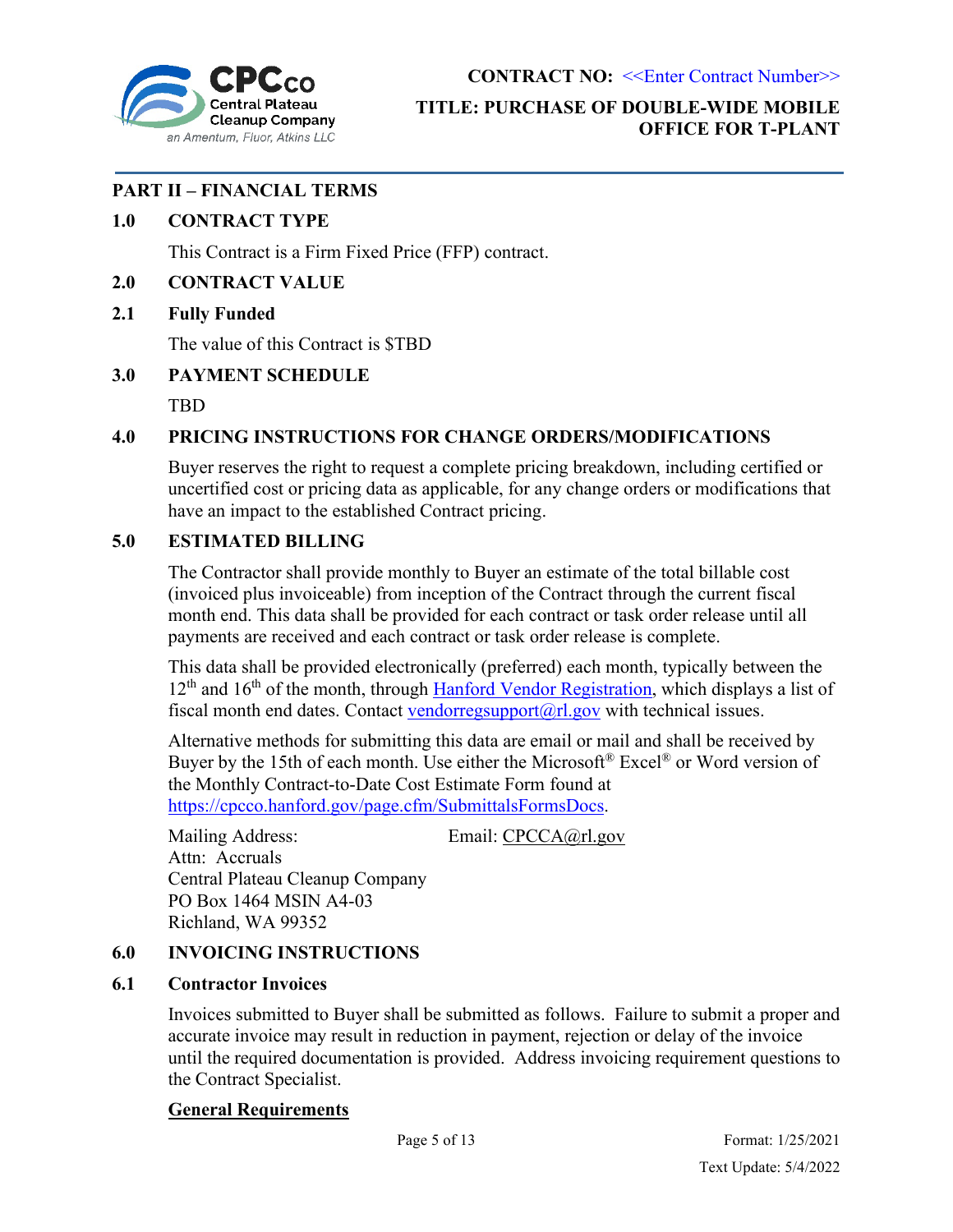

- 1. Each Contract, Task Order Release and Purchase Order shall be invoiced separately and in a timely manner with respect to the invoiced products or services.
- 2. The invoice shall clearly & legibly identify the
	- a. Contractor's Name
	- b. Unique Invoice Number
	- c. Contract, Task Order Release and/or Purchase Order Number
	- d. Itemized description of the supplies or service provided
	- e. Amount being billed
	- f. the name and telephone number of a Contractor representative available to respond to questions about the invoice
- 3. Remittance will only be made to the remittance address on file for the Contractor. Invoices from third parties or with different remittance instructions or addresses will not be processed.
- 4. An [Authorization for Electronic Funds Transfer \(EFT\) of Invoice Payments](https://cpcco.hanford.gov/page.cfm/SubmittalsFormsDocs) shall be on file with Buyer before EFT payments can be made.
- 5. Invoices will be paid according to the terms and conditions of the Contract unless substantiated evidence is obtained claiming Contractor is delinquent in payment to its subcontractors. All future payments may be reduced or suspended by the Contract Specialist until validation is received from the Contractor verifying its subcontractor payments are current.

## **Submittal**

- 1. Invoices and supporting documentation may be submitted electronically in a format acceptable to Buyer (preferred).
- 2. Submit invoices electronically via e-mail to both Buyer's Accounts Payable at the following e-mail address:  $CPCCAP@r1.gov$  and (in the same email) to the Contract Specialist.
	- a. The Contractor's name, invoice number, and the Contract and Task Order Release number(s) shall be in the subject line of the e-mail message used to submit an electronic invoice. The suggested format for the subject line is: Contractor Name, Invoice XXXXX, Contract <<Enter Contract Number>>.
- 3. Submit hard copy invoices including supporting documentation to Buyer's Accounts Payable organization at the address below.

Attn: Accounts Payable Central Plateau Cleanup Company P.O. Box 1464 Mail Stop A4-03 Richland, WA 99352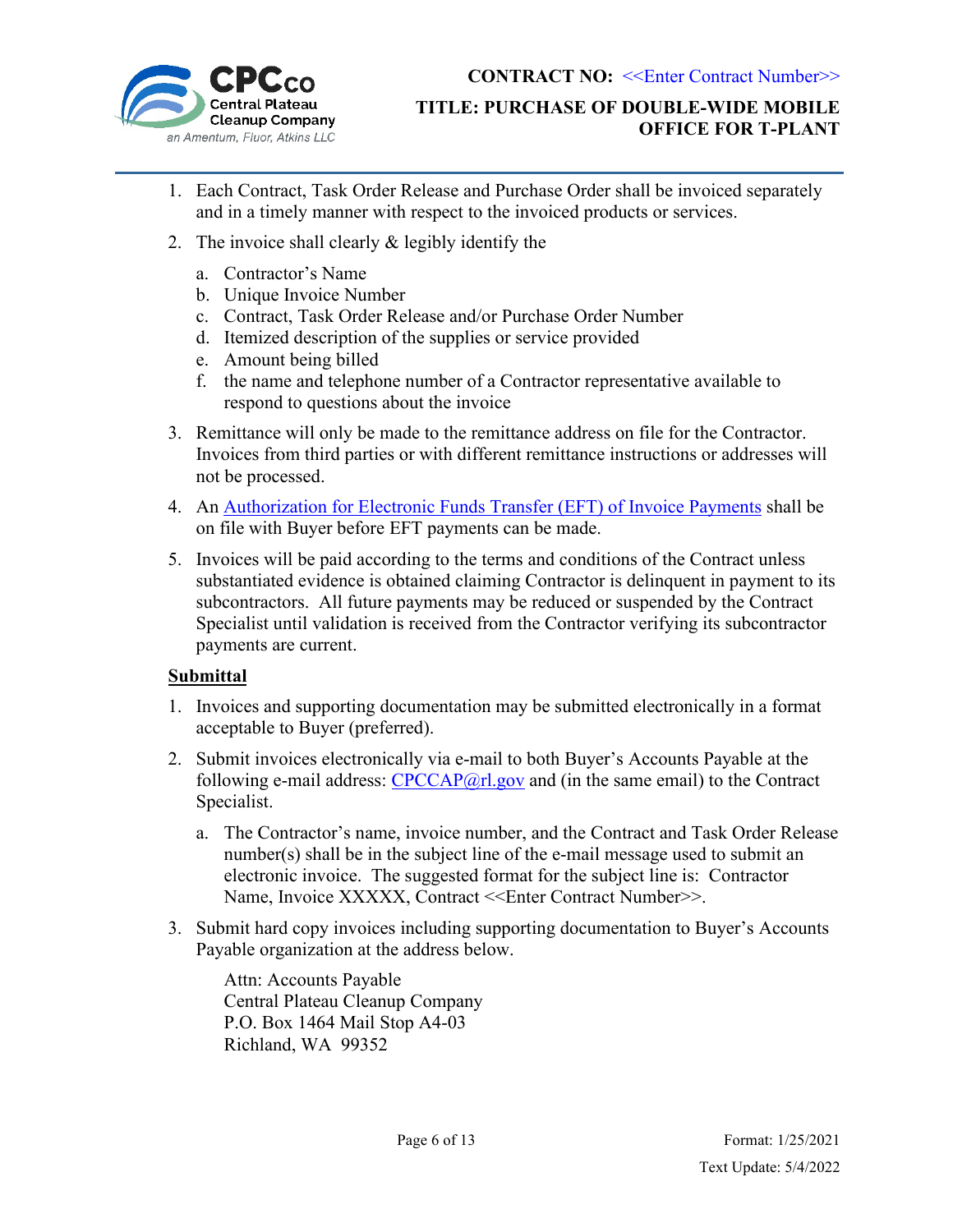

## **CONTRACT NO: << Enter Contract Number>> TITLE: PURCHASE OF DOUBLE-WIDE MOBILE OFFICE FOR T-PLANT**

## <span id="page-6-0"></span>**7.0 FINAL RELEASE AND CLOSEOUT**

Contractor, after completion of work and receipt of final payment under this Contract, shall promptly execute and deliver a [final release](https://cpcco.hanford.gov/page.cfm/SubmittalsFormsDocs) discharging the Buyer, the Government and their officers, agents, and employees of and from all liabilities, obligations and claims arising out of this Contract.

### <span id="page-6-1"></span>**8.0 SPECIAL INSTRUCTIONS**

#### <span id="page-6-2"></span>**8.1 Back Charges**

Buyer reserves the right to back charge the Contractor for costs incurred by Buyer that are caused by the Contractor or Contractor's subcontractors in accordance with the Contract General Provisions. In addition to the circumstances described in the General Provisions, the back charge may also result from:

- 1. Services performed by Buyer, at Contractor's request, which are within Contractor's scope of work under the Contract.
- 2. Costs sustained by Buyer as a result of Contractor's non-compliance with the provisions of this Contract or Contractor's act of omission or negligence.
- 3. Costs incurred by Buyer to fix all defects, deficiencies or errors that appear in the Work during the warranty period.
- 4. Costs associated with Buyer support costs when work is interrupted by a Contractorcaused delay or equipment failure.

At Buyer's sole discretion and if circumstance allow, Contractor may be offered the opportunity to propose a fix or take mitigating actions to reduce the impact and total back charge. In the event that Contractor fails to take satisfactory action, Contractor's option to mitigate shall be withdrawn and Buyer will take appropriate action to cure the problem and back charge Contractor.

### **END OF PART II – FINANCIAL TERMS**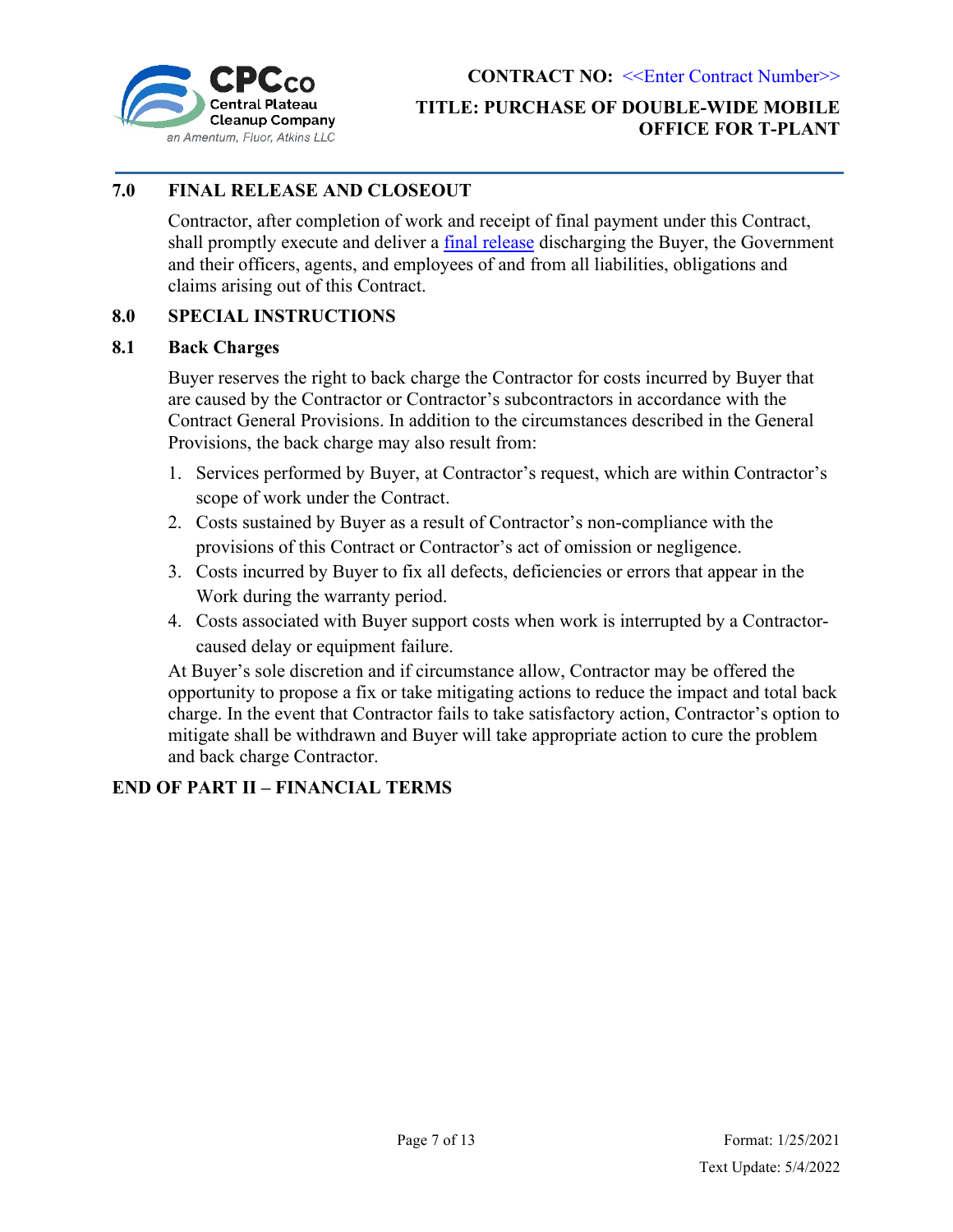

## <span id="page-7-0"></span>**PART III – GENERAL TERMS, CONTRACT PROVISIONS & ATTACHMENTS**

## <span id="page-7-1"></span>**1.0 ATTACHMENTS INCORPORATED**

The terms, provisions, forms, specifications, documents and attachments listed herein are hereby incorporated into and made a part of this Contract. Contractor is responsible for downloading or obtaining a copy from the Contract Specialist and complying with the applicable documents. Where available, hyperlinks are provided for downloading the referenced document.

### <span id="page-7-2"></span>**2.0 ACCEPTANCE OF PROVISIONS, TERMS AND CONDITIONS**

Contractor, by signing this Contract, delivering the supplies, or performing the requirements indicated herein, agrees to comply with all the Contract provisions, terms, forms, attachments, specifications and other documents that this Contract incorporates by reference or attachment. Buyer hereby objects to any provisions inserted into this Contract that are different from or in addition to those set forth by Buyer in the Contract.

### <span id="page-7-3"></span>**3.0 CONTRACT PROVISIONS**

Unless specifically replaced or revised in the body of this Contract, the clauses and referenced laws, rules and regulations in the General and Special Provisions applicable for this type of contract shall have the same force and effect as if written into the body of the Contract.

Contractor is responsible for downloading, reading and complying with the applicable provision revision identified below. Provisions are posted for downloading at [https://cpcco.hanford.gov/page.cfm/ContractProvisions.](https://cpcco.hanford.gov/page.cfm/ContractProvisions) A copy is also available from Buyer on request.

### <span id="page-7-4"></span>**3.1 General Provisions for Commercial Items** *(if open market)*

Revision 0 dated January 25, 2021

Buyer has designated this action as meeting the requirements for "commercial items" as defined in FAR part 2.101 and 12.501.

### **OR**

## **General Services Administration (GSA) Contract No. TBD** *(if GSA)*

### <span id="page-7-5"></span>**3.2 Special Provisions, SP-5 - On Site Services**

Revision 2 dated January 11, 2022

## **3.3 Special Provisions, SP-13 – General Transportation Instructions**

Revision 0, January 25, 2021

# <span id="page-7-6"></span>**3.4 Special Provisions, SP-16 - Representations and Certifications** *(not required if GSA)* Revision 1 dated May 4, 2022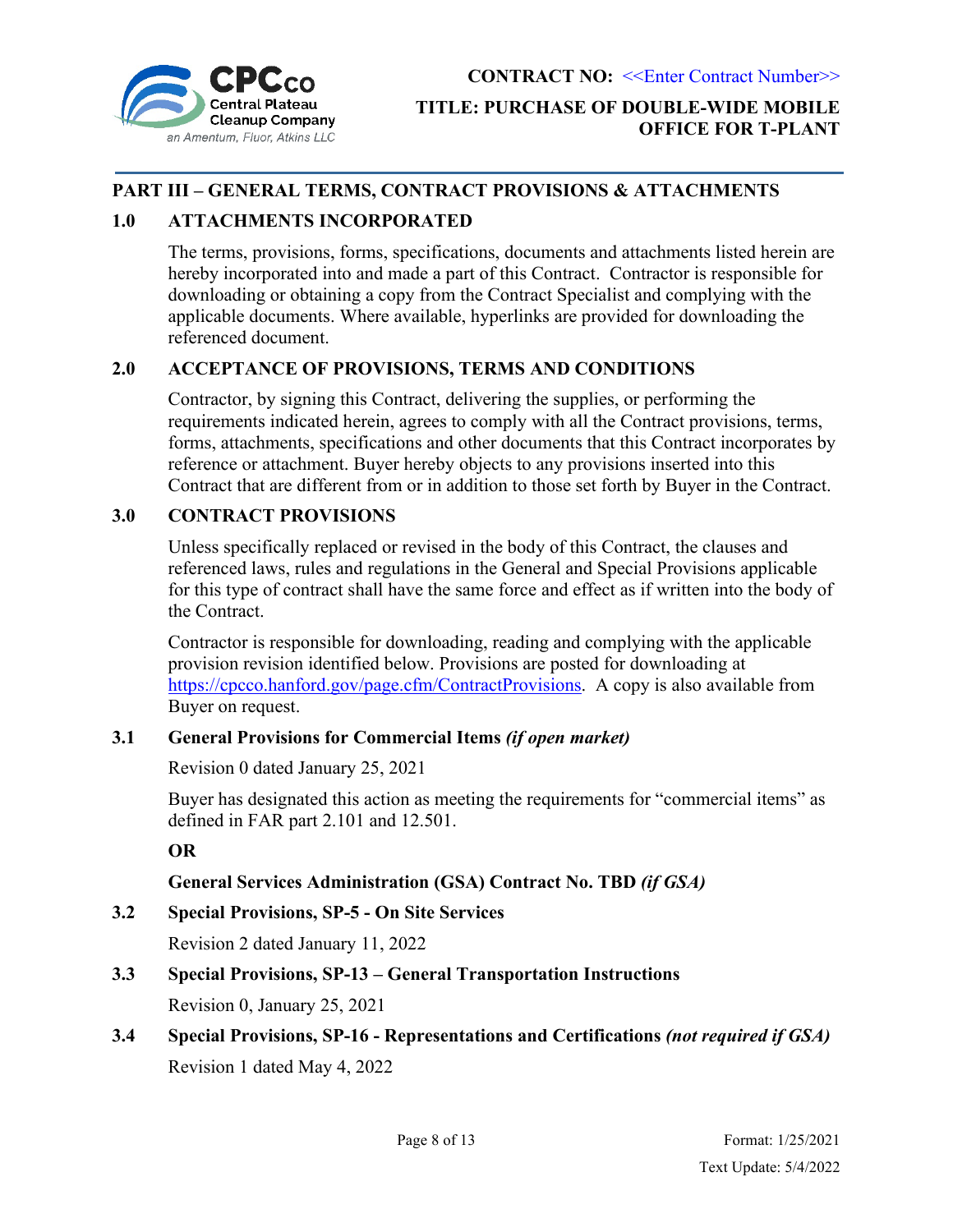

Representations and Certifications made by the Contractor as part of the proposal and award process are hereby incorporated by reference into this Contract unless specifically excluded and agreed by Buyer in the Contract. Contractor agrees to update and resubmit a revised SP-16 if any change occurs that would nullify, change or otherwise affect said Representations and Certifications.

## **END OF PART III – GENERAL TERMS, CONTRACT PROVISIONS & ATTACHMENTS**

## <span id="page-8-0"></span>**PART IV – SPECIAL TERMS**

## <span id="page-8-1"></span>**1.0 ADMINISTRATION**

### <span id="page-8-2"></span>**1.1 Term of Contract**

The term of this Contract shall commence on <<Enter Start Date>> and shall end on <<Enter End Date>> unless extended by the parties or unless terminated by other provisions of this Contract.

## <span id="page-8-3"></span>**1.2 Contract Correspondence**

### **Buyer's Mailing Address:**

Attn: Belinda Records Central Plateau Cleanup Company PO Box 1464 Mail Stop A4-02 Richland, WA 99352

### **Buyer's Street Address:**

Attn: Belinda Records Central Plateau Cleanup Company 825 Jadwin Ave Room 418 Richland, WA 99352

## <span id="page-8-4"></span>**1.3 Abnormal or Unusual Situations**

In the event that there is an abnormal or unusual situation associated with this Contract work scope, the Contractor is to immediately contact the designated Contract Specialist or designated Buyer's Technical Representative (BTR). If the Contractor is unable to contact either the Contract Specialist or the BTR, the Contractor is to contact the Buyer Emergency Operations Center at (509) 376-2900, which is available 24 hours a day, seven days a week, and provide them with: Contract Number, Contract Specialist's name, BTR's name and a short summary of the abnormal or unusual situation. If after making contact with Buyer, the Contractor is advised to suspend activities, the Contractor is not to proceed until such direction to proceed has been expressly issued by the Contract Specialist. If there is an emergency situation, the Contactor is to make the appropriate immediate emergency call to 911 or (509) 373-0911 for cell phones and then make the notifications to Buyer as set forth herein.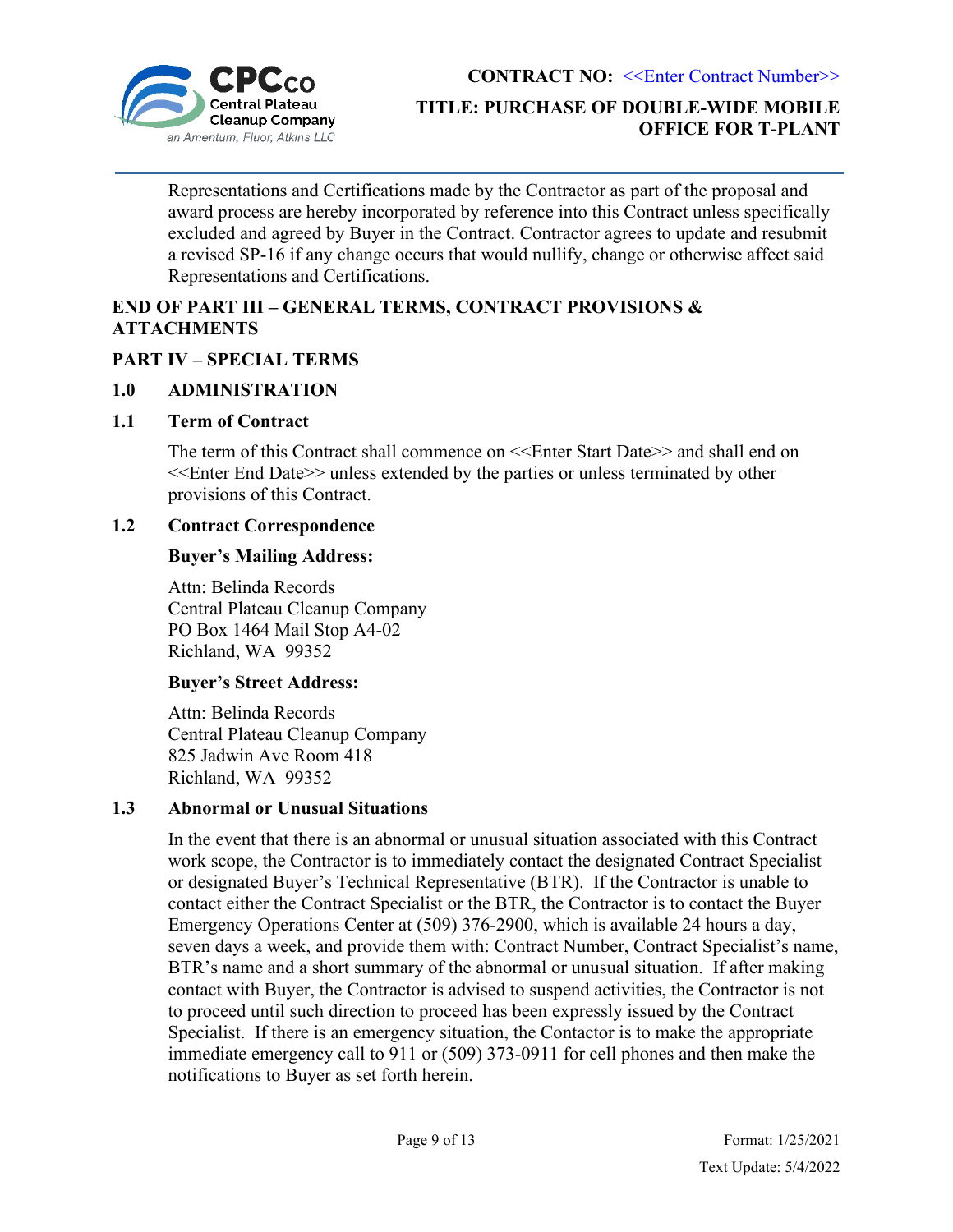

## **TITLE: PURCHASE OF DOUBLE-WIDE MOBILE OFFICE FOR T-PLANT**

### <span id="page-9-0"></span>**1.4 Authorized Personnel**

Only the following named Contract individuals are authorized to make changes to this document:

Contract Specialist, Belinda Records

Manager, Service Contracts, Vickie Clem

#### <span id="page-9-1"></span>**1.5 Contractor – Buyer Interface**

Buyer and the Contractor will interface only through Buyer's Contract Specialist for clarifications and questions.

#### <span id="page-9-2"></span>**1.6 Other Interfaces**

Additional Buyer contacts will be identified at the kickoff meeting.

### <span id="page-9-3"></span>**1.7 Designation of Technical Representative**

The designated Buyer's Technical Representative (BTR) for this contract is:

<<Enter BTR Name, Phone Number, Mail Stop MSIN>>

The BTR is responsible for monitoring and providing technical guidance for this Contract and shall be contacted regarding questions or problems of a technical nature. The BTR is also responsible for appropriate oversight of Contractor's personnel while on site and the interface between Contractor and other Buyer organizations supporting Contract performance.

Authority of the BTR and supporting organizations is limited to providing technical direction within the scope and provisions of this Contract. The BTR may not direct work or authorize any change outside of the written Contract and Contract provisions.

The BTR does not possess any explicit, apparent or implied authority to modify the Contract. When in the opinion of the Contractor, the BTR requests or directs efforts outside the existing scope of the Contract, Contractor shall promptly notify the Contract Specialist in writing. No action outside the scope of the Contract shall be taken until the Contract Specialist makes a determination and/or modifies the Contract.

In no event, will an understanding or agreement, modification, change order, or any deviation from the terms of this Contract be effective or binding upon Buyer unless formalized by proper Contract documents executed by the Contract Specialist.uses.

### <span id="page-9-4"></span>**1.8 Material/Fabrication Items Requirements**

The terms of this Contract require materials/fabricated items to be delivered per the Statement of Work by <<Enter Date>> unless terminated by other provisions of this Contract.

### <span id="page-9-5"></span>**1.9 Packing List**

Contractor shall enclose a packing list with each shipment referencing: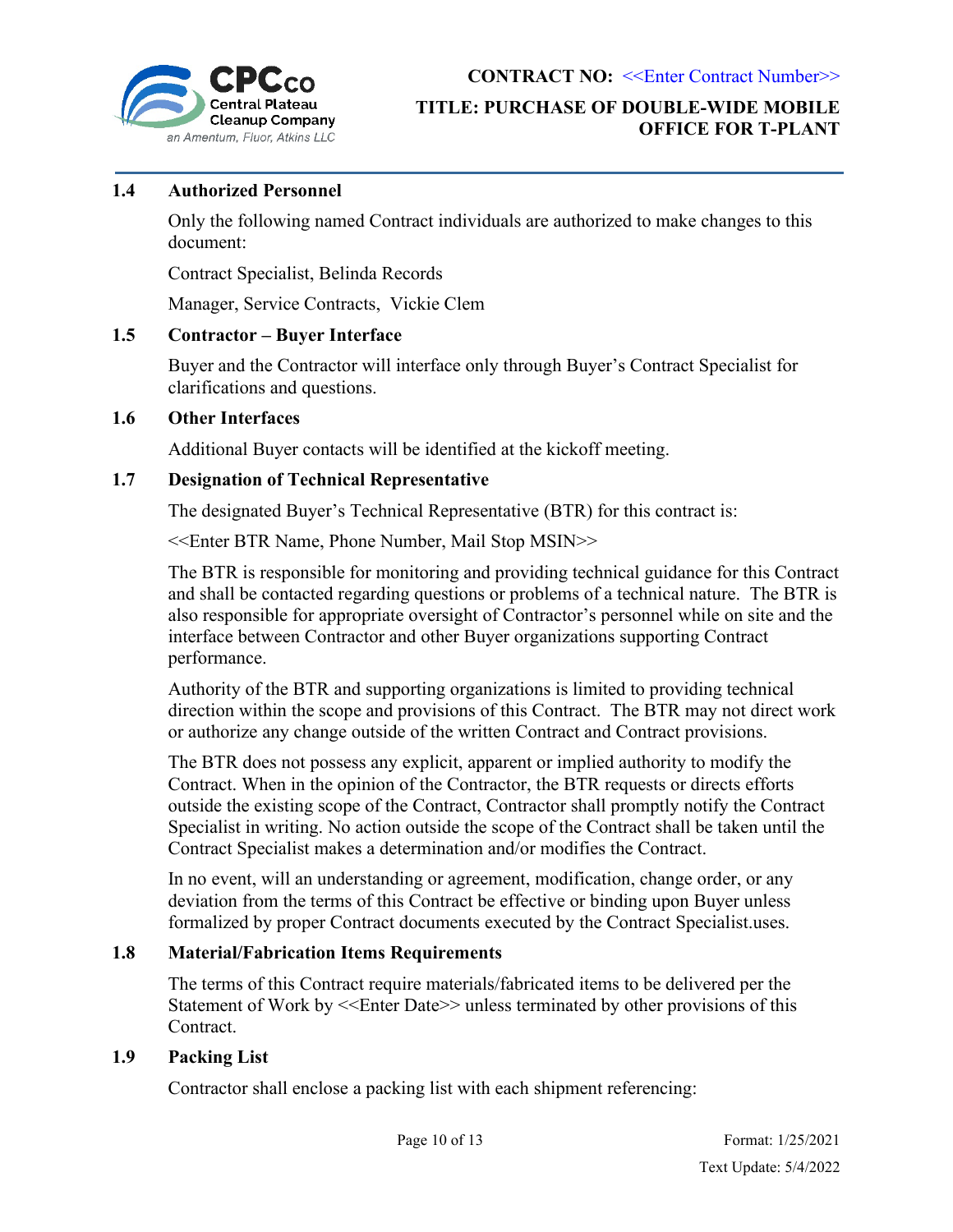

## **TITLE: PURCHASE OF DOUBLE-WIDE MOBILE OFFICE FOR T-PLANT**

- 1. Name of Contractor
- 2. Contract number and item number
- 3. Date of Contract
- 4. Itemized list of supplies or services furnished
- 5. Quantity of each item
- 6. Date of delivery or shipment
- 7. Stock number (if applicable)

### <span id="page-10-0"></span>**1.10 Package Identification**

All envelopes, boxes or packages shipped to Buyer in performance of this Contract shall be clearly marked with the Contract number.

#### <span id="page-10-1"></span>**1.11 Contractor Submittals**

The Contractor submittals identified herein on the Submittal Register shall be submitted by the Contractor using the Contractor [Document Submittal Form \(CDSF\).](https://cpcco.hanford.gov/page.cfm/SubmittalsFormsDocs) Instructions for completion of the CDSF are included with the form. The quantity, frequency and type of submittal shall agree with the requirements set forth on the Submittal Register. A Submittal Number, entered on the CDSF by the Contractor in accordance with the submittal register, shall be used to identify each submittal. Engineering controlled Vendor Information (VI) content shall be identified on the CDSF when indicated on the Submittal Register. CDSF forms may be copied for submittals with different submittal dates. When any submission is returned to the Contractor with a request for resubmission (i.e., marked as: "B" and "Resubmit – Yes"; or "C" Revise and Resubmit) the Contractor shall resubmit all corrected documents within the time specified on the resubmission notice or if no time is specified therein within ten (10) working days from the disposition date. New submittals shall require the Contractor to contact Buyer if additional Submittal Numbers are required.

Changes to a Contractor's deliverables, that have not been accepted by Buyer as complete shall be re-submitted using the CDSF form and in accordance with a Contractor's Buyerapproved Quality Assurance and/or Engineering Program.

### <span id="page-10-2"></span>**1.12 Proprietary Data Submittals**

If Contractor submits any data as part of their Contract, which is considered by the Contractor to be "Proprietary Data," the document transmitting the data or which contains the data, shall be boldly marked indicating that the data included in considered to be proprietary.

#### <span id="page-10-3"></span>**1.13 Document Transmittals**

The Contractor shall utilize a document transmittal system for the exchange of data and information during the performance of work under this Contract. The transmittal shall contain:

1. A unique identification number,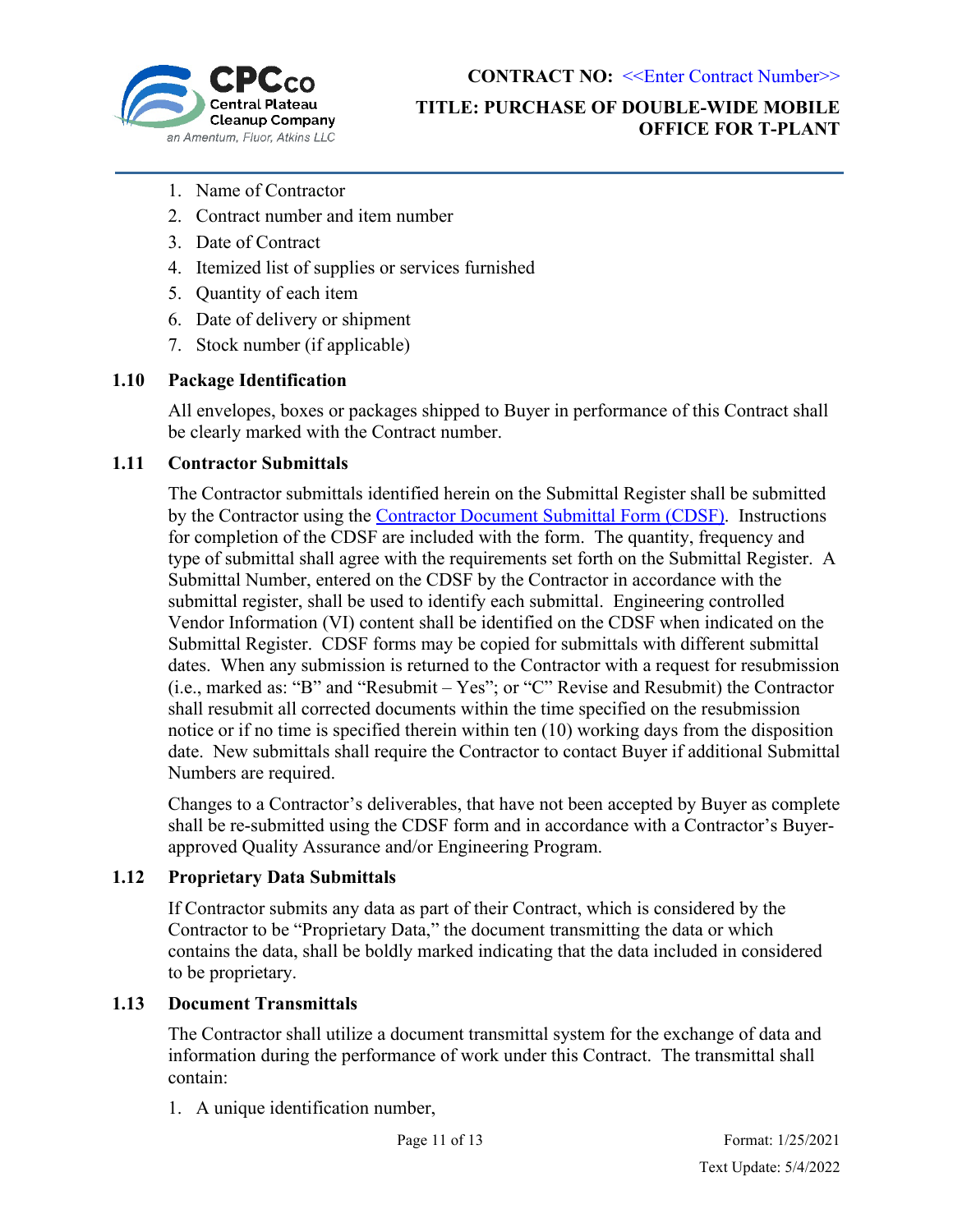

## **TITLE: PURCHASE OF DOUBLE-WIDE MOBILE OFFICE FOR T-PLANT**

- 2. A brief identification of the document(s) including revisions,
- 3. The date of the transmittal,
- 4. Purpose of the transmittal, including required action (if any),
- 5. Signature of supplier representative, and
- 6. Means or provisions for receipt acknowledgement by Buyer.

### <span id="page-11-0"></span>**1.14 Engineering Drawing Standards**

All engineering drawing deliverables required in this contract shall be submitted in AutoCAD and comply with the requirements of the current revision of [CPCC-STD-EN-](https://cpcco.hanford.gov/files.cfm/CPCC-STD-EN-40279.pdf)[40279,](https://cpcco.hanford.gov/files.cfm/CPCC-STD-EN-40279.pdf) *Engineering Drawing Standards*.

### <span id="page-11-1"></span>**1.15 Requests for Clarification or Information**

Where necessary, the Contractor may elect to submit formal requests for Clarification or Information as necessary to obtain technical clarifications using the [Request for](https://cpcco.hanford.gov/page.cfm/SubmittalsFormsDocs)  [Clarification or Information \(RCI\) Form.](https://cpcco.hanford.gov/page.cfm/SubmittalsFormsDocs) The inquiry portion of the RCI Form shall be completed by the Contractor, including a determination of priority and an identification of schedule delay with the issue, if applicable. RCI Form numbering shall be left blank and assigned by Buyer upon receipt. Buyer will complete an evaluation, and provide a disposition and determine additional actions required, when appropriate. The purpose of the form is to facilitate formal communications when necessary.

### <span id="page-11-2"></span>**1.16 Contract Change Request**

The Contractor shall submit formal requests for changes to the scope, schedule or cost of this contract using the [Contract Change Identification Form.](https://cpcco.hanford.gov/page.cfm/SubmittalsFormsDocs) The appropriate portions of the Change Form shall be completed by the Contractor. A red-line markup of the Statement of Work or Specification showing where the proposed changes fit within the scope shall be attached, if applicable. Change Form numbering shall be left blank and assigned by Buyer upon receipt. Buyer will complete an evaluation, provide a disposition and determine additional actions required, as appropriate. The purpose of the form is to facilitate formal communications.

### <span id="page-11-3"></span>**1.17 Work Schedules and Holiday**

NOTICE: Daily work schedules and facility operations are NOT consistent on the Hanford Site. Buyer and some other organizations are working a 4x10 schedule and others observe alternate Friday closures.

Accordingly, Contractor is responsible to understand and plan to support the work schedule required for this specific Contract and/or work location. BEFORE scheduling work on site and/or deliveries, the Contractor shall make specific schedule arrangements with Buyer, BTR, Facility Manager, Delivery Warehouse Manager, Building Manager, etc.